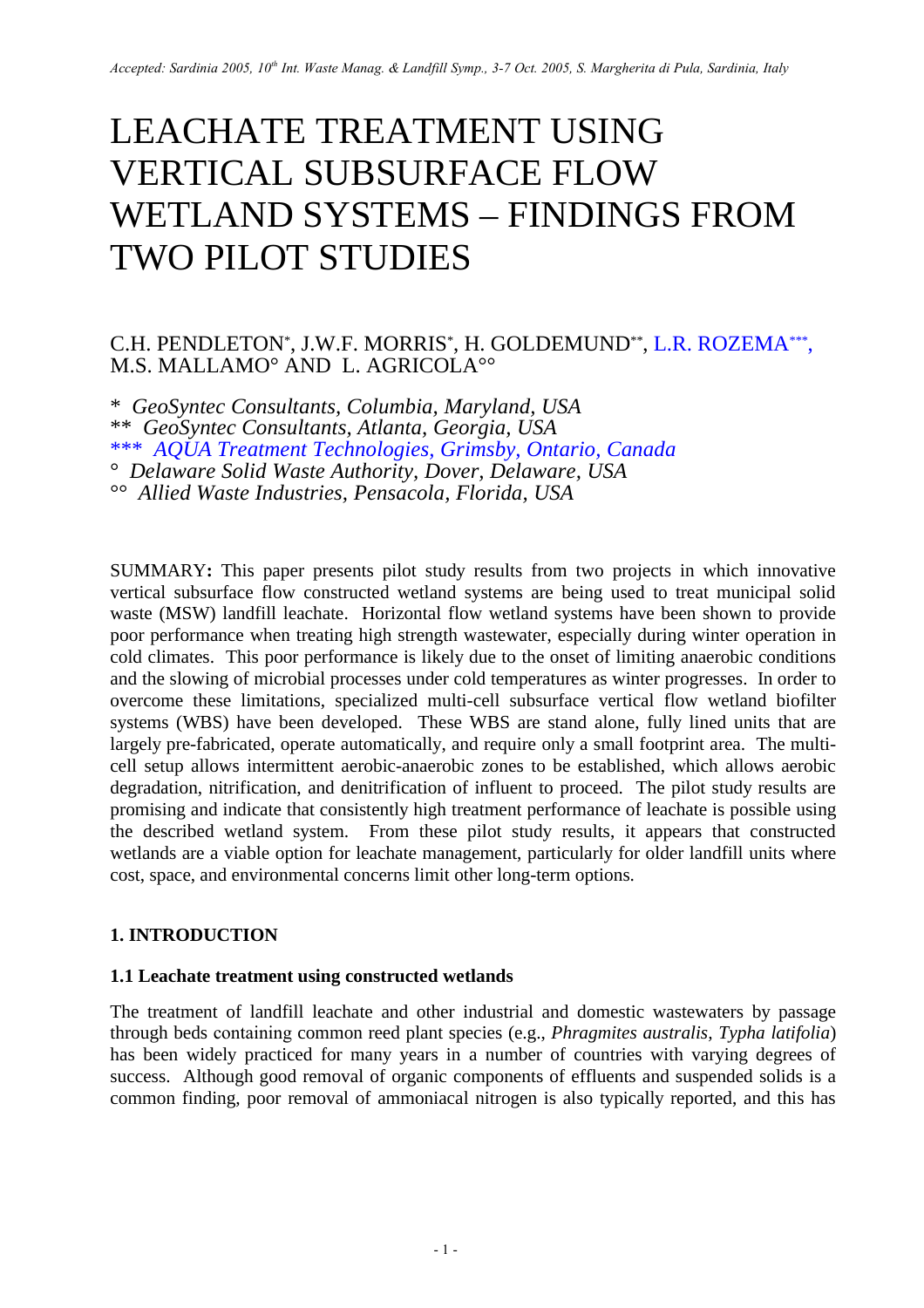been considered to limit the value of horizontal flow wetlands for treating raw landfill leachates (Robinson, et al., 1993). This has led to the principal and successful use of constructed wetlands for the treatment of weaker and more dilute leachates from older sites, or for secondary polishing of leachates previously treated by aerobic biological treatment (Barr & Robinson, 1999).

#### **1.2 Subsurface vertical flow wetland biofilter systems**

Treatment of leachate using constructed wetlands technology is considered especially applicable to older closed landfill cells with simple soil cover systems, relatively mild leachate, and low landfill gas production rates. Horizontal flow wetland systems tend to provide poor performance when treating high strength wastewater, especially during winter operation. This poor performance is likely due to the onset of severe anaerobic conditions as winter progresses (Rozema, 2000). In order to overcome this limitation, specialized multi-cell subsurface vertical flow wetland biofilter systems (WBS) have been developed and were investigated as part of the pilot studies discussed in this paper. These WBS are stand-alone, fully lined units that are largely pre-fabricated, operate automatically, require only a small footprint area, and, in a project funded by the USEPA and the Ontario Ministry of the Environment, have been shown to effectively treat wastewater in cold climates (Lemon, et al., 1996). From this original research work, the WBS has been successfully commercialized and has been installed at more than 30 project sites since 1998 for treatment of domestic, industrial, and agricultural wastewaters with influent flow rates ranging from  $40$  to  $400 \text{ m}^3/\text{day}$ .

Proven advantages of vertical flow technology are its ability to maintain high dissolved oxygen concentrations in treated liquid as it travels through the system. This results in very high reductions of BOD and significant nitrification. The WBS also has demonstrated ability to handle high ammonia loading (it has been shown to be capable of providing greater than 90 percent nitrification of ammonia, even when influent ammonia levels exceed 1100 mg/L) and is tolerant of heavy metals (Rozema, 2000). In addition, the systems are capable of treating heavy metals as well as recalcitrant organic pesticides. The WBS may, however, be limited in its ability to provide sufficient denitrification due to limited anaerobic zones and insufficient carbon supply towards the end of the system. Denitrification can be aided by increasing water levels in cells which are expected to provide denitrification in order to provide sufficient anaerobic zones. In addition, organic matter can be used to augment cells to ensure that lack of a carbon source does not become a limiting factor to denitrification.

The overall goal of the pilot studies at the two project sites described in this paper is to demonstrate that use of the WBS technology will eliminate the current high cost of off-site leachate disposal at both sites (leachate is currently transported via tanker trucks to local wastewater treatment plants). In this way, this approach will show that use of the WBS provides an effective, low-maintenance, and cost-effective method for management of leachate, especially at landfill sites where current leachate disposal costs are high and space limitations and environmental concerns limit other long-term options for management and discharge of leachate.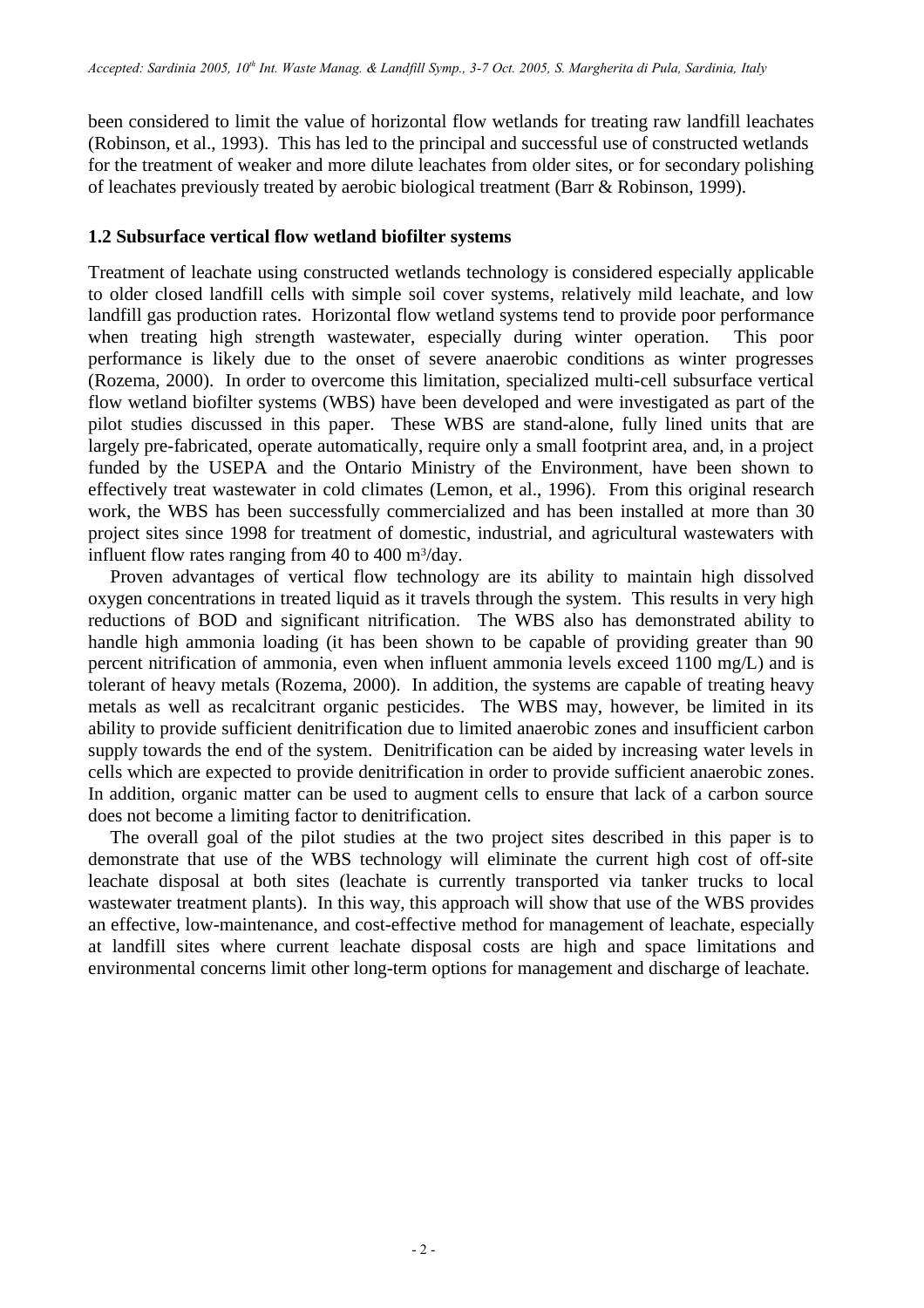## **2. PROJECT BACKGROUND**

#### **2.1 Description of pilot study sites**

#### *2.1.1 Site A*

Site A is a closed, 11-ha. landfill cell at an active, publicly-owned facility in the mid-Atlantic region of the U.S. This region receives approximately 100 cm of rain per year with summer high temperatures typically around 30°C with high humidity and winter lows typically just below freezing (although relatively uncommon, snow accumulation over days or even weeks does occur). The cell has a geomembrane liner, leachate collection system, and soil cover, and currently produces approximately 30,000 liters per day of leachate. The site accepted MSW from 1980 to 1988 and contains approximately 740,000 Mg of waste. Landfill operations combined the two lined units into a single disposal area designated Area A/B, and continued until October 1988, by which time approximately 635,000 tonnes of waste had been disposed in the combined 11 ha unit. Area A/B was then capped with a 60 cm thick sandy soil cover in accordance with the regulations applicable at that time. A landfill gas (LFG) collection system was installed, which currently consists of 17 vertical wells and a nearby candlestick flare. Approximately 4,000 m<sup>3</sup>/day of LFG are currently collected from Area A/B. The cover is fully grassed and no signs of vegetative stress due to LFG impacts are evident.

Since closure in 1988, Area A/B has generated an average of about 35 m<sup>3</sup>/day of leachate. No plans to reduce this quantity by installing a less permeable cap are currently being considered by the owner. Leachate management systems were modified over the years, changing from an open top lined lagoon, to an underground storage tank, to the current system of an underground pump station and above ground storage tanks. Leachate recirculation and spray irrigation were used as the primary means of leachate management for some time, a practice that, in conjunction with the permeable soil cover, has contributed significantly to the relatively mild leachate presently generated at the unit (Morris, et al., 2003). It was eventually necessary to ship leachate to an offsite wastewater treatment plant in addition to recirculation in the waste mass. However, leachate recirculation ceased in March 1995 as a result of regulatory restrictions.

The overall goal of the project is to create a self-sustaining closed landfill unit through the treatment of all leachate generated by the unit in wetlands located on the landfill cell. Currently, installation of a phyto-cap on the landfill unit is proposed to take up all the treated effluent, resulting in no discharge to the environment.

#### *2.1.2 Site B*

Site B is an active, privately-owned landfill in the southeastern U.S. The area receives significant amounts of rainfall (approximately 180 cm) throughout the year, with very hot and humid conditions during the summer, and relatively mild winters. The landfill has a composite bottom liner system consisting of a 60 cm thick compacted clay liner with a hydraulic permeability of  $10^{-7}$  cm/sec overlain by a geomembrane liner and a 60 cm sand filter/buffer layer. The landfill has operated since October 1993 and accepts non-hazardous, non-infectious wastes including household garbage, approved special wastes, construction and demolition debris, tires, appliances, yard wastes, dried sludges, paper, and similar materials. Leachate is collected in a network of perforated HDPE pipes installed on top of the composite liner from approximately 26-ha. of active cells. The site has been in operation since 1993 and receives approximately 473,000 Mg of waste per year.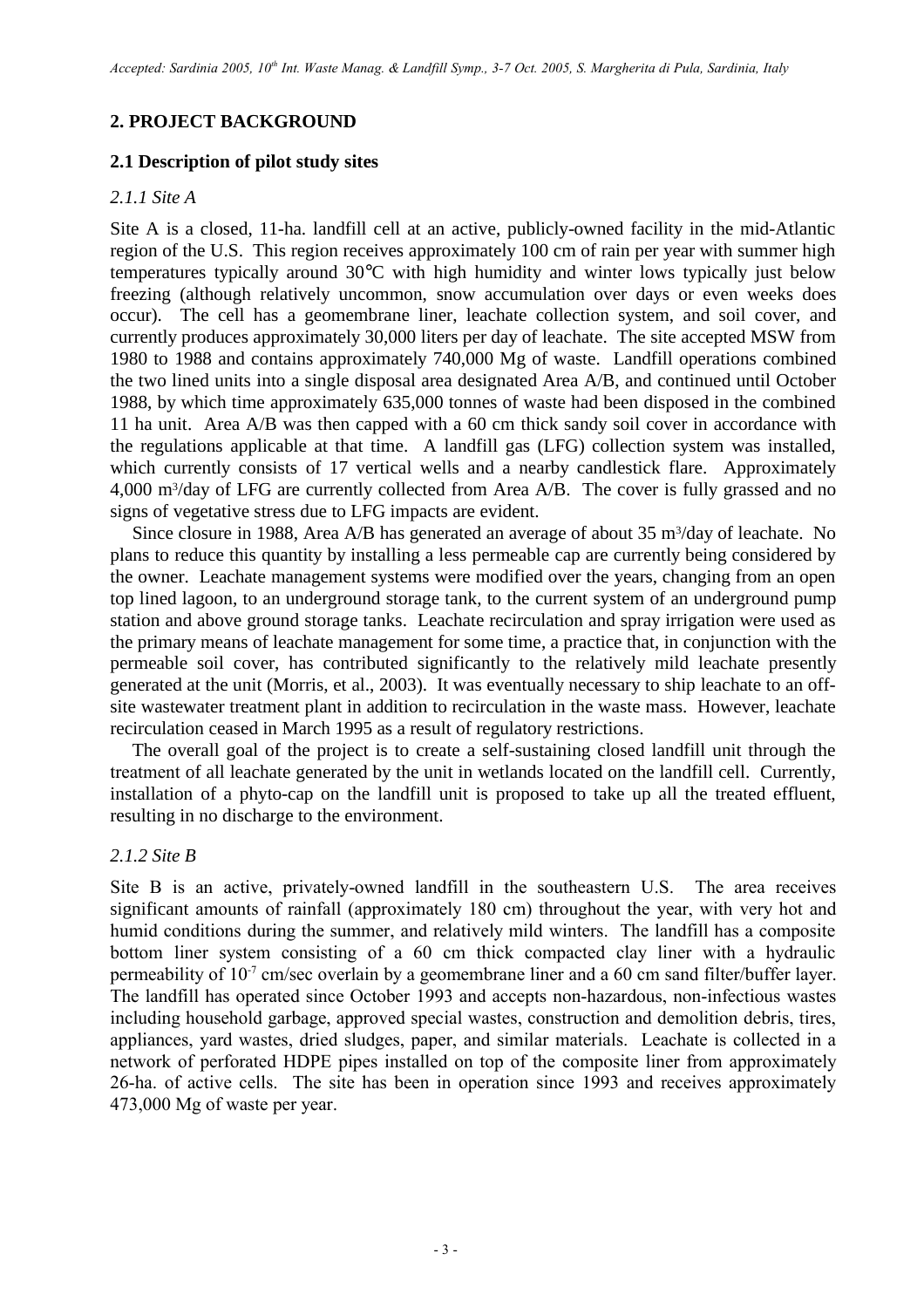Currently, collected leachate is stored in two large above-ground storage tanks and managed through (i) recirculation for about half of the total flow; and (ii) trucking to an off site publiclyowned treatment works (POTW) for the remaining flow. There is currently no reliable estimate of leachate generation rates due to the management mix of recirculation and offsite disposal, which tends to underestimate real flow rates. Based on initial estimates, the flow rate appears to be on the order of 22,700 liters per day; however, it is suspected that the real flow rate may be as high as two to three times the current estimate. During the pilot phase of this project, the facility will monitor flow rates more accurately.

## **2.2 Scope and objectives of the WBS pilot studies**

The design objectives vary somewhat between Site A and Site B due to the proposed use of the treated effluent from the wetland. At Site A, the treated effluent will be reused to irrigate a landfill phyto-cap that will comprise native tree and grass species. The irrigation system is designed to allow a perennial zero water balance to be established at the site. As a result, the effluent standards developed for the site focus on constituents that may be detrimental to plant growth or that may build up in cover soils over time, potentially stunting plant growth or eventually ending up in surface water runoff. Treated effluent at Site B will be discharged into a stormwater pond with subsequent direct discharge to an adjacent receiving stream/natural wetland area. Surface water quality standards will have to be met at the point of discharge from the stormwater pond.

The preliminary scope of work for both sites required a treatability demonstration of the wetland treatment process at pilot scale (approximately  $1/_{10}$ -scale) prior to implementation of the WBS technology at full scale. Operation of the pilot studies also served to allow fine-tuning of the dosing systems so as to most effectively treat leachate from the landfill cells.

#### *2.2.1 Site A*

Three  $\frac{1}{10}$ -scale pilot study programs were constructed, with each being capable of treating 3,800 liters of leachate per day. The pilot-scale WBS units were constructed and commissioned under closely-controlled conditions during summer so that quick plant establishment under warm weather conditions would allow for more rapid acclimatization of the biological treatment processes. To allow proper comparison between each program (with respect to land area requirements, construction costs, etc.), each system was designed to have approximately the same leachate treatment (contact) area and quantity and type of construction materials.

- Program 1 comprised a standard three-cell WBS. Each cell measured 3.5 m by 3.5 m by 1.3-m deep. The cells were filled with various layers of gravel and coarse sand and planted with cattail plants and common reeds.
- Program 2 comprised a single horizontal subsurface flow cell measuring 6 m long by 3-m wide by 1.3-m deep. The cell was filled with coarse sand and again planted with cattails and common reeds.
- Program 3 combined both technologies and consisted of the Program 2 horizontal cell followed by a single WBS cell measuring 4.5m by 4.5m by 1.3-m deep which was filled with various layers of gravel and coarse sand and planted with cattails and common reeds.

The construction area was a nominally flat gravel-lined vehicle parking area directly adjacent to the landfill cell's master leachate sump. On-site borrow soil (sandy silt) was used to prepare a level base pad as a foundation for the three pilot systems. All WBS cells were double-lined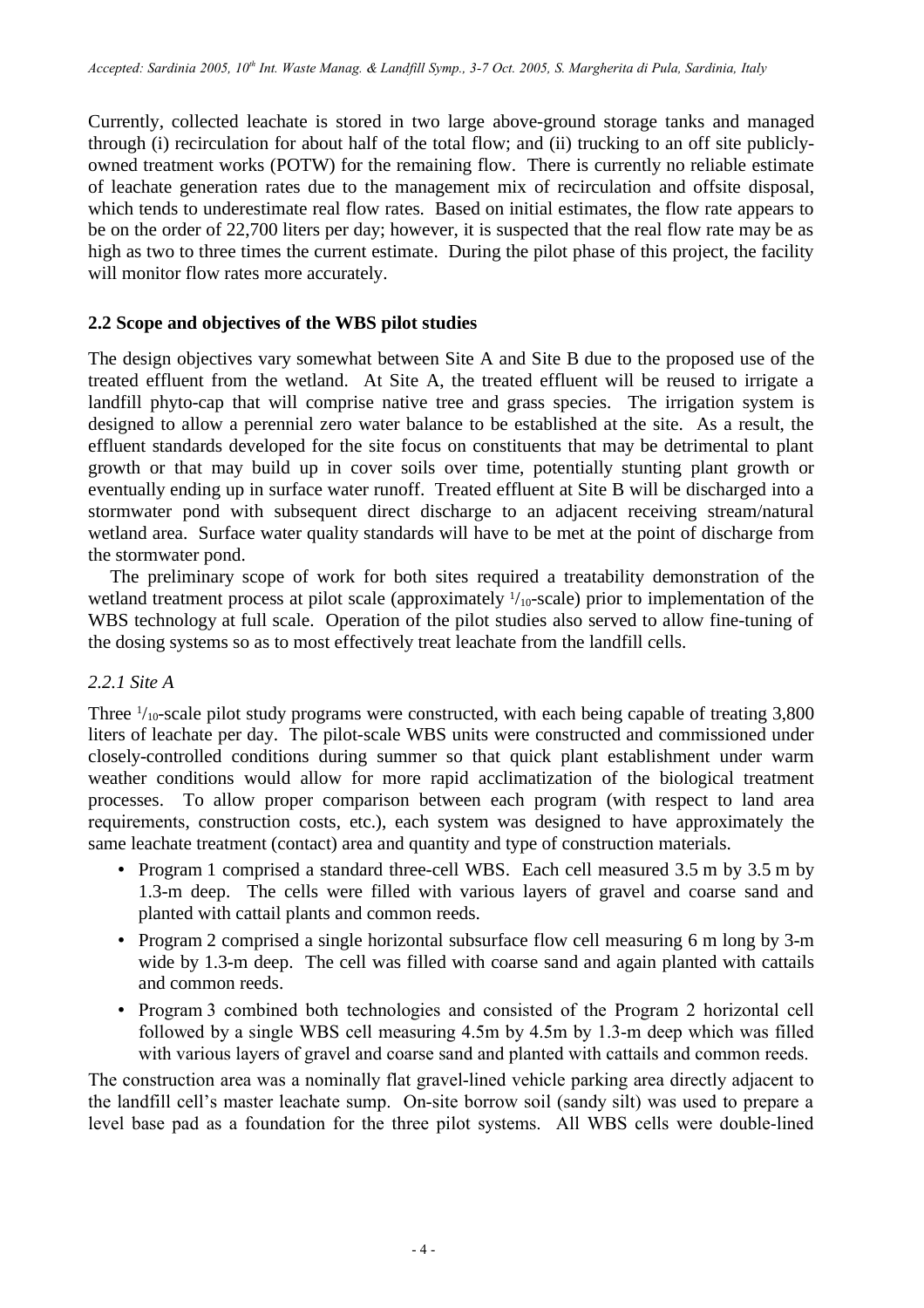using a synthetic geomembrane material. The secondary containment (leak detection) liner was placed directly on top of the base pad, underneath the wetland cells, which were constructed above grade and directly adjacent to each other. All cell formwork was constructed using wood frame and brace sections and internally lined with plywood sheeting. The primary containment liner was placed inside each cell, draped over the frame of each cell, and nailed in place (above the liquid containment level). A perforated 15 cm diameter "Big-O" pipe was placed around the perimeter of the cells to collect any liquid between the two liners. This pipe was connected to a plastic 200-liter sump barrel fitted with a lid and housing a manually operated submersible pump. Figure 1 presents a plan layout of the entire pilot study program, while Figure 2 presents a cross sectional view of a WBS vertical flow cell.



Figure 1: Plan view of site a pilot study program

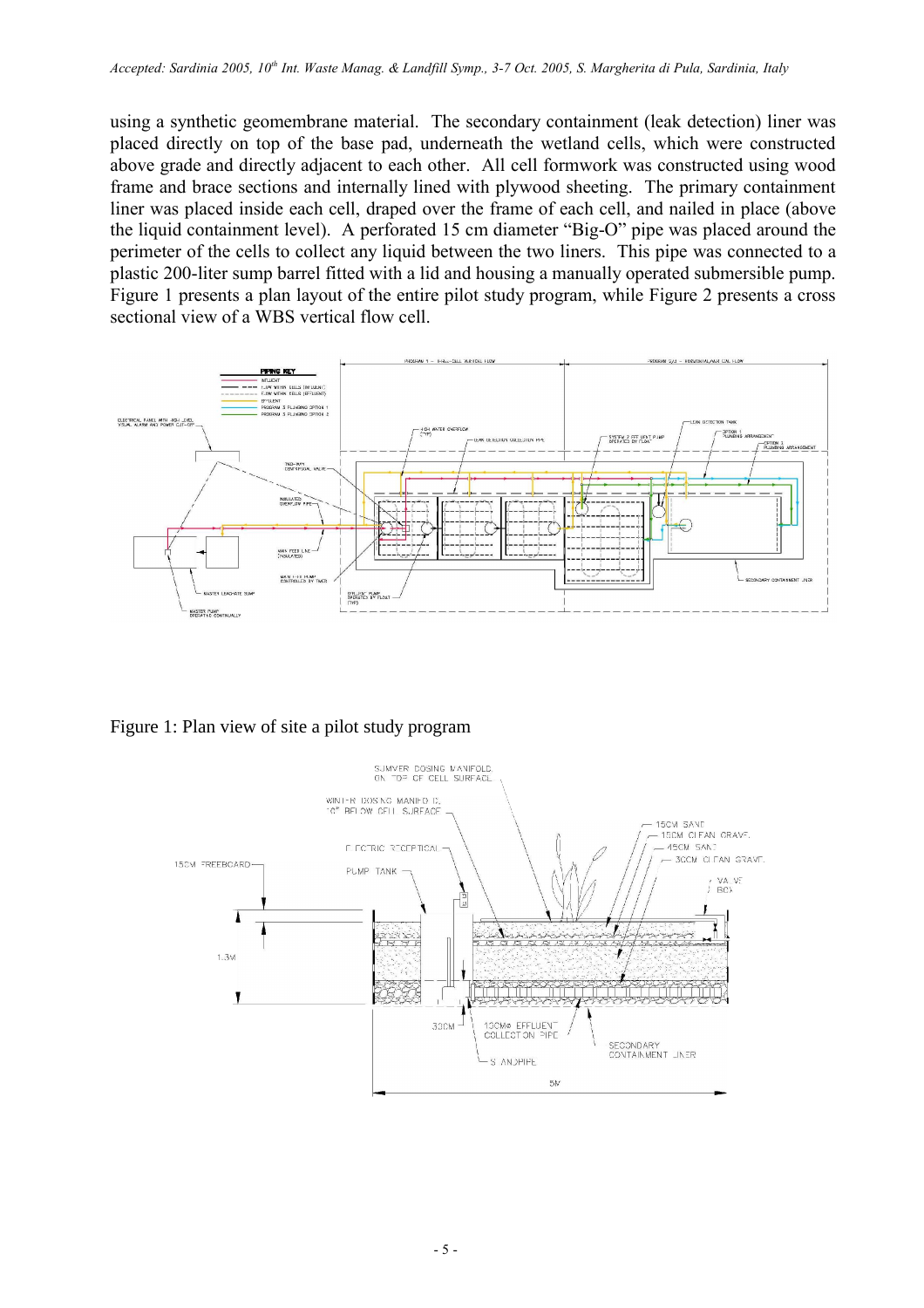## Figure 2: Cross section through typical vertical flow WBS cell

Each WBS cell has a separate summer and winter dosing manifold. The buried winter manifolds are located above the sand media in a 15 cm deep layer of clean coarse gravel. These consist of 7.5 cm diameter solid PVC pipe running across the width of the cell connected to six equally spaced 2.5 cm diameter perforated PVC pipes that run along the length of the cell. Each 2.5 cm diameter pipe is covered with a 7.5 cm diameter perforated PVC pipe cover to help prevent clogging. It has a vertically mounted cleanout connected to it, which protrudes through the top layer of sand in the cell. An additional 15 cm thick layer of clean coarse sand is located above the gravel. The surface of the cell is the top of the uppermost sand layer. The summer manifolds are located directly at the surface, and are identical to the winter manifolds with the exception that they do not require protective pipe covers. Leachate is collected in the bottom of each cell by a 15-cm diameter "Big-O" pipe placed in a serpentine pattern along the bottom of the cell. One end of the pipe is connected to a pump barrel where leachate is stored before being pumped into the next cell. A submersible pump located in each pump barrel is operated by means of a float system. Figure 3 shows the pilot study program soon after completion and after operating for eight months, with the summer manifolds clearly in view. The three-cell WBS is in the foreground, while the horizontal cell is farthest from view.



Figure 3: View of pilot WBS cells at Site A at completion (left) and after eight months of operation (insert right)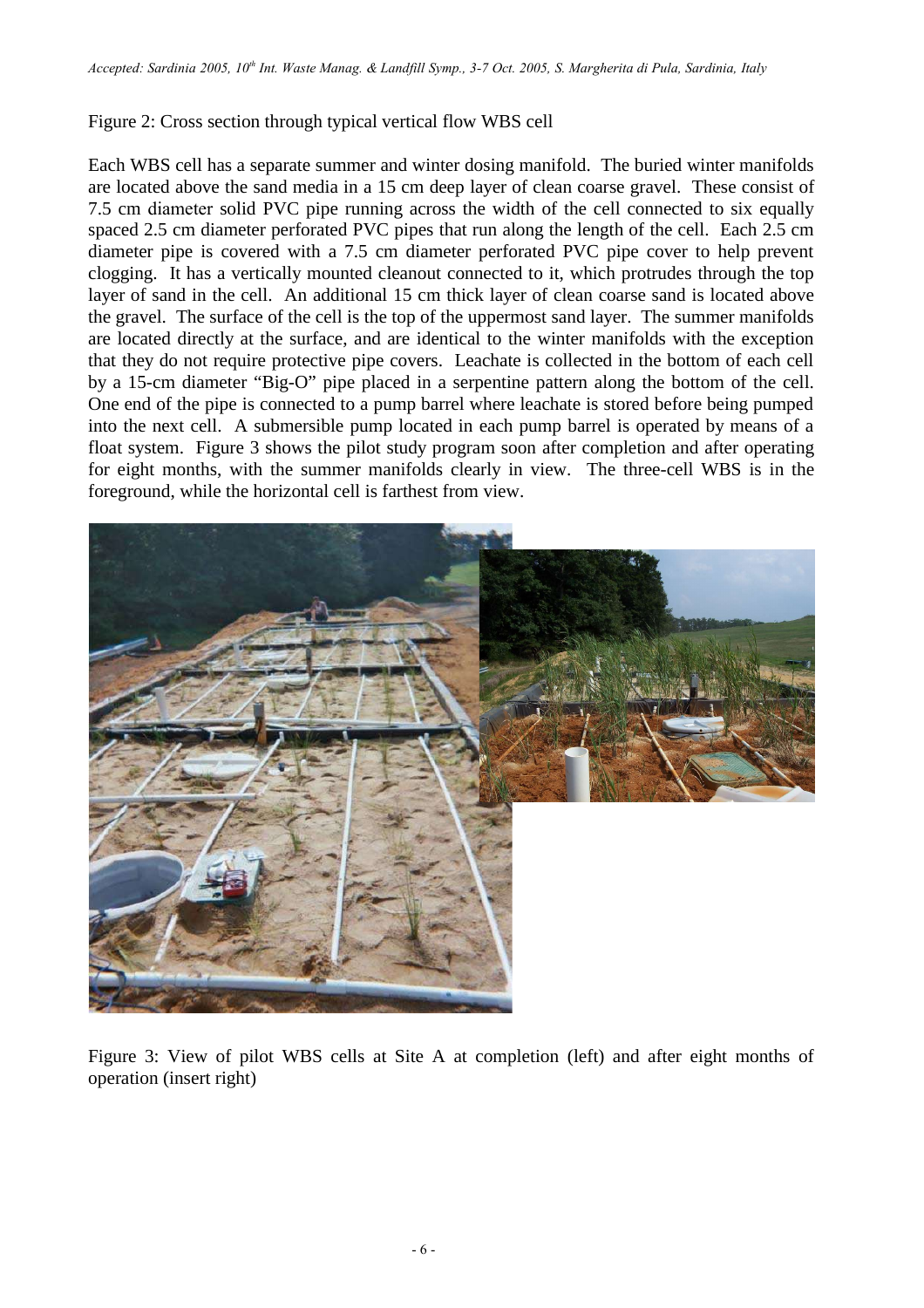Cattail plants (*Typha sp*.) and common reeds (*Phragmites sp*.) were installed in each cell at a ratio of approximately three cattails to every one common reed. These species were selected because they are perennial, semi-aquatic, have demonstrated good performance in constructed wetlands, and are native to Delaware and already present at the site. The plants were installed on 60 cm centers over the surface of the cells in accordance with accepted industry practice in Canada and the U.S.

## *2.2.2 Site B*

A four-cell pilot-scale system was constructed in January 2005. Each treatment cell measures 3 m by 3 m by 1.2-m deep. Due to the warm climate in southern Alabama, the system has not been modified for winter operations (i.e., no insulating soil berms around the treatment cells, and no winter manifold for leachate dosage). Similar to other vertical-flow wetland systems, the cells are filled with a 30 cm layer of gravel and 75 cm of concrete sand, with about 15 cm of freeboard. Corrugated drainage pipe is used within the gravel layer to collect infiltrating leachate. The cells are planted with native wetland reeds and grasses (e.g., phragmites, bulrushes, etc.) collected from onsite sources. The first two cells are operated aerobically with leachate being applied onto the surface of the treatment cells, which allows vertical infiltration through the sand matrix. Leachate is collected in the bottom 30 cm of each cell and pumped to the next cell. Aerobic treatment in these cells allows for nitrification of ammonia and substantial reductions of BOD and iron. The third treatment cell is operated anaerobically to maximize denitrification of previously nitrified ammonia. In order to drive the cell anaerobic, the flow is reversed, with the cell being filled from the bottom up. A gravel layer with corrugated pipe near the surface of the cell collects the leachate and conveys it to a pump barrel for transfer to the last treatment cell. In addition, a carbon source (i.e., aspen mulch) for the denitrifying bacteria is provided in the third cell. High water levels and added organic carbon in this cell result in anaerobic conditions. The fourth cell is operated aerobically again, and includes a recirculation mechanism for added retention time to polish the leachate (i.e., to treat BOD that may have been picked up in cell 3). Currently, the system is pulse-dosed at approximately 1900 liters per day.

The pilot system was constructed next to two large leachate holding (equalization) tanks at the site. Leachate dosed into the wetland system is taken from the bottom of one of the large tanks. Initial observations have revealed that this practice delivers influent leachate that is "fairly sludgy" which means the sand matrix on top of the first WBS cell regularly clogs. Clogging is compounded by deposition of a thin surface layer of precipitated iron and manganese. This, in turn, leads to water ponding, which inhibits oxygen diffusion into the subsurface and, therefore, aerobic treatment of the leachate. To address this, the pilot system will be amended with a pretreatment cell (containing no sand) to serve as a holding/settling pond (this cell was being installed at the time of writing). Once operational, clear influent leachate will be drawn from the top of this cell. This pretreatment step may also result in a reduction of influent ammonia concentrations (currently on the order of 400 mg/L to 500 mg/L), improving the overall treatment efficiency.

#### **3. RESULTS**

#### **3.1 Site A**

The pilot study for Site A was operated for 10 months commencing in September 2003. Results from the completed pilot study at Site A have demonstrated very successful removal of BOD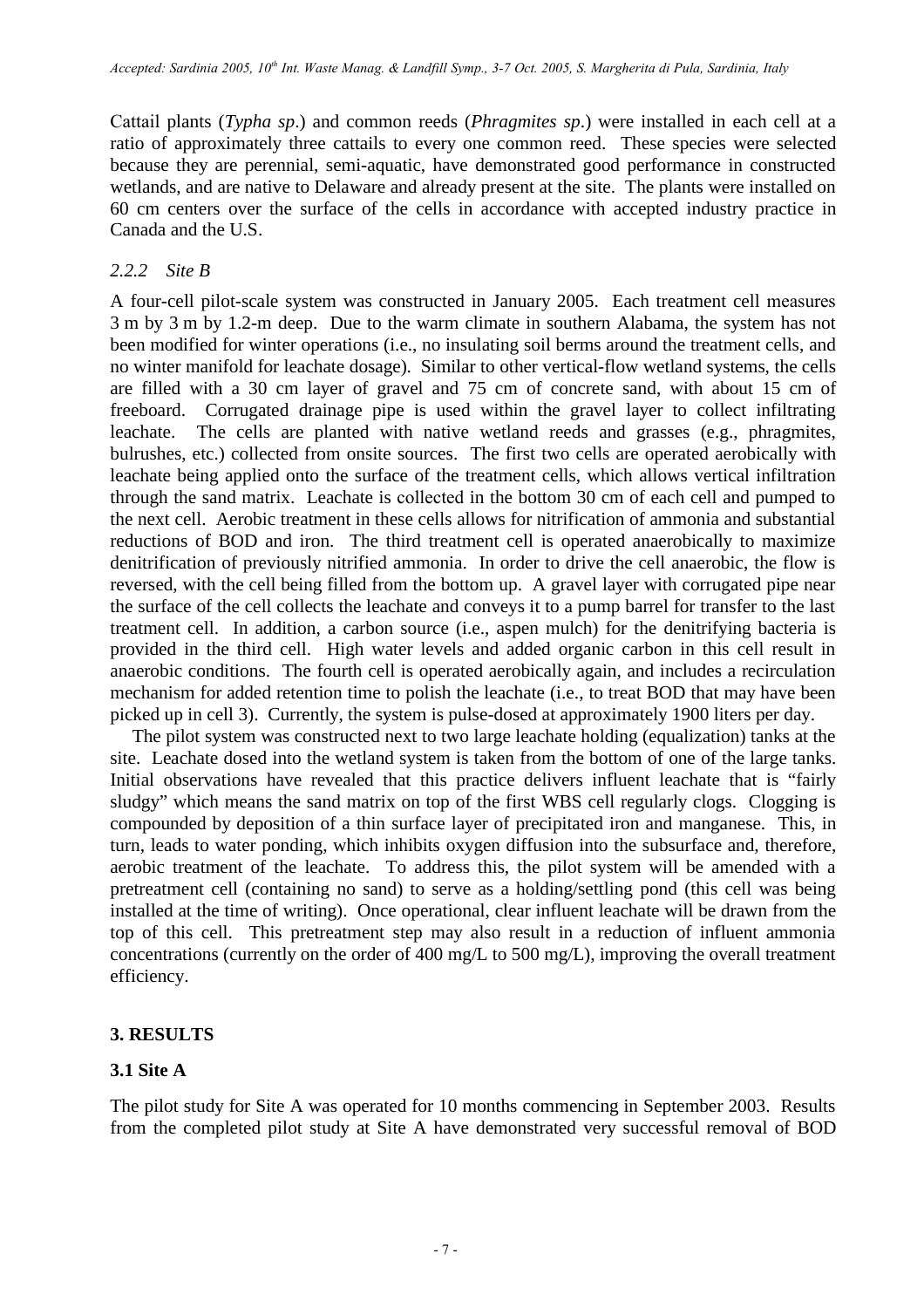(average influent = 30 mg/L, average effluent = 3.6 mg/L) and ammonia-nitrogen (average influent = 211 mg/L, average effluent = 3.4 mg/L) after acclimatization, as well as almost complete removal of iron (average influent =  $35 \text{ mg/L}$ , average effluent = 0.16 mg/L) and phosphorous (average influent =  $0.4 \text{ mg/L}$ , average effluent = non-detect), and good removal of TSS (average influent =  $89 \text{ mg/L}$ , average effluent =  $13 \text{ mg/L}$ ).

In order to assess the performance of the treatment processes, samples of leachate influent and effluent were collected twice a month and analyzed for a suite of biochemical, chemical, and physical indicator parameters, including BOD, COD, TOC, ammonia, nitrate, nitrite, TKN, phosphate, TSS, TDS, pH, iron, magnesium, chloride, total alkalinity, and 12 heavy metals. For the purposes of this paper, the results for several important indicator parameters are presented in Figures 4 through 7 below. These parameters are BOD, ammonia, nitrate, and iron.



Figure 4: BOD concentrations at Site A Figure 5: Ammonia concentrations at Site A





The pilot study operated for a total of nine months. However, due to operational issues involving the pumps, the system was operated somewhat intermittently for the first five months after startup. Periods of major shutdowns and system inactivity are indicated on the data plots. Once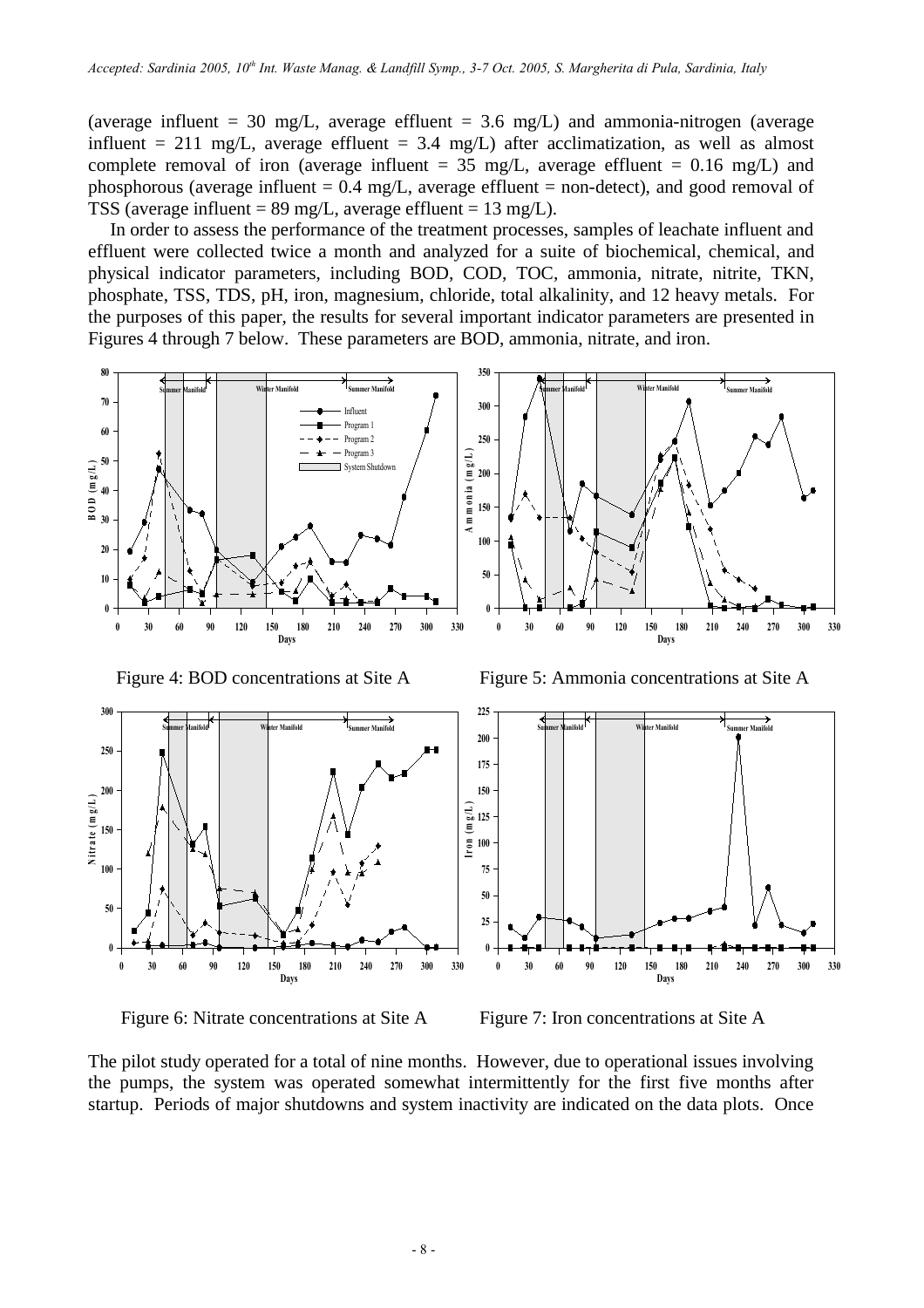the system was restarted, 140 days into the program, problems were minimal and the system essentially ran continually.

## **3.2 Site B**

Operation of the pilot study at Site B commenced in January 2005. The pilot project will run for one year with two sampling events per month for a total of 24 sampling events. The first four sampling events had been performed at the time of writing (i.e., only preliminary results are included in this paper; further data will be available for presentation at the symposium). Some initial data for BOD and iron are presented in Figures 8 and 9, respectively.



Figure 8: BOD concentrations at Site B Figure 9: Iron concentrations at Site B

Other preliminary results for Site B look promising, but it is still too early to draw any definitive conclusions as the program is still in the start-up phase.

## **4. DISCUSSION**

The results for Site A show excellent biological treatment of BOD and nitrification of ammonia in all three programs, although Program 1 (three-cell vertical flow WBS) has generally delivered results with better consistency and, as expected, ammonia treatment achieved in Program 2 (horizontal flow wetland cell) has been significantly worse than in the other programs. The performance of all three programs were impacted significantly by the long period of inactivity 100 to 140 days into the program, although it is not possible to ascertain whether using the winter dosing manifold (when oxygen availability will be more limited) contributed to this. Very little denitrification of nitrate is apparent in Program 1, probably due to the third WBS cell having an insufficiently deep anaerobic zone. Denitrification in Programs 2 and 3 (primarily brought about by the horizontal cell) is also sluggish, probably indicating that the system may be carbonlimited. Removal of iron has essentially been total, mainly as a result of filtration and precipitation of iron (oxy-) hydroxides. The top one or two centimeters of soil in cell 1 of Program 1 bears considerable iron staining, and may need replacing if clogging becomes an issue. Removal of other metals (e.g., magnesium, not shown) and TDS has not been observed to any significant degree.